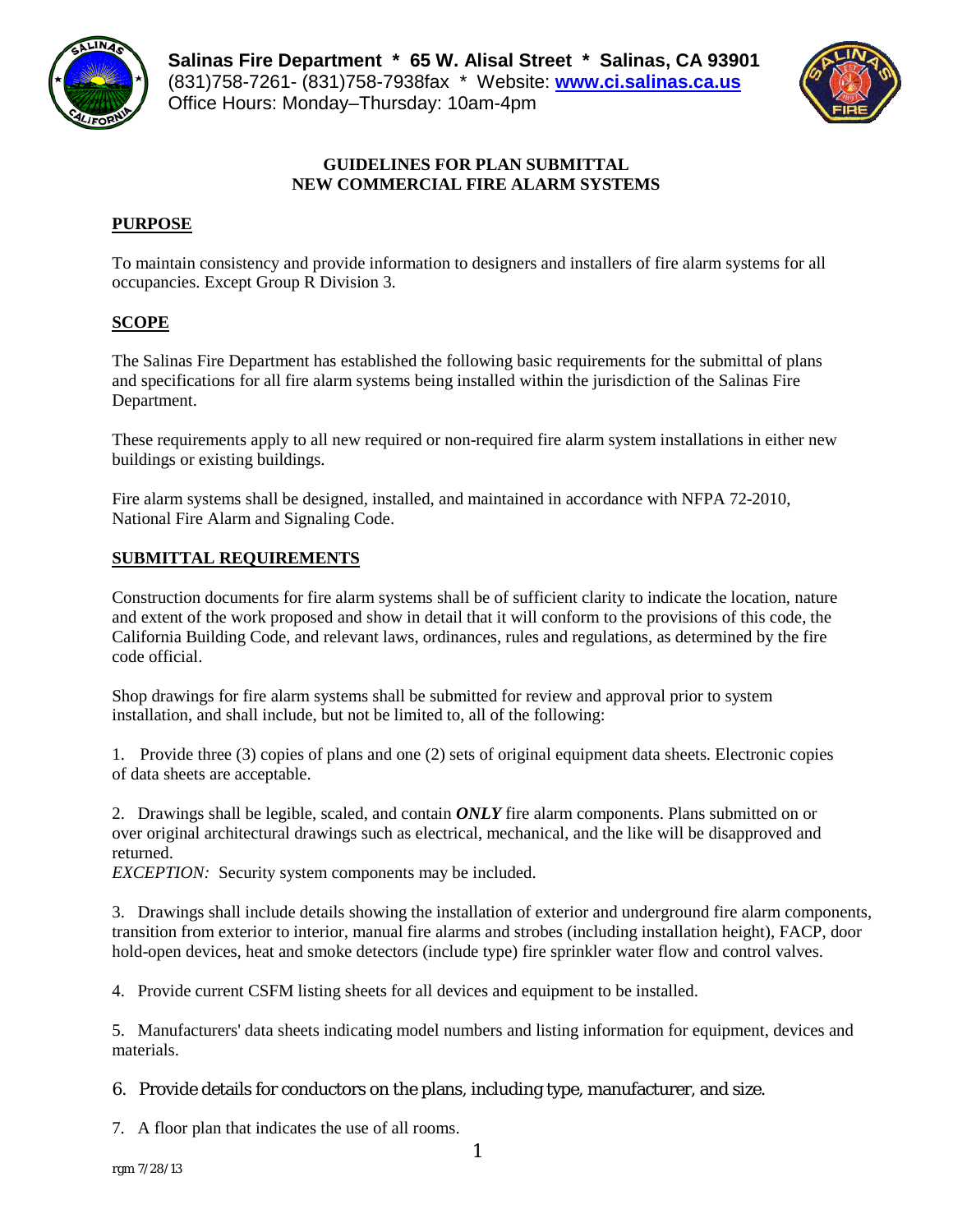8. Locations of alarm-initiating devices.

9. Locations of alarm notification appliances, including candela ratings for visible alarm notification appliances.

10. Location of fire alarm control unit, transponders and notification power supplies.

- 11. Annunciators.
- 12. Power connection..
- 13. Battery calculations.
- 14. Conductor type and sizes.
- 15. Voltage drop calculations.
- 16. Details of ceiling height and construction.
- 17. The interface of fire safety control functions.
- 18. Classification of the supervising station.

19. All plans and shop drawings shall use the symbols identified in NFPA 170, Standard for Fire Safety and Emergency Symbols

### **WIRING**

Wiring shall comply with the requirements of *California Electrical Code* and NFPA 72. Wireless protection systems utilizing radio-frequency transmitting devices shall comply with the special requirements for supervision of low-power wireless systems in NFPA 72.

#### **POWER SUPPLIES**

The primary and secondary power supply for the fire alarm system shall be provided in accordance with NFPA 72.

#### **ZONES**

Annunciation and notification, zoning shall be in accordance with the following:

1. Where the fire-protective signaling system serves more than one building, each building shall be considered as a separate zone.

2. Each floor of a building shall be considered as a separate zone.

3. Each section of floor of a building that is separated by fire walls or by horizontal exits shall be considered as a separate zone.

4. Each zone shall not exceed 22,500 square feet. The length of any zone shall not exceed 300 feet in any direction.

**Exception:** Automatic sprinkler system zones shall not exceed the area permitted by NFPA 13.

5. Annunciation shall be further divided into zones where deemed necessary by the enforcing agency.

#### **ANNUNCIATION**

Alarm, supervisory and trouble signals shall be annunciated in the main control unit by means of an audible signal and a visual display in accordance with NFPA 72. Identification of the type of alarm and supervisory initiating devices, such as manual, automatic, sprinkler waterflow, sprinkler valve supervisory, fire-pump supervisory, etc., shall be separately indicated.